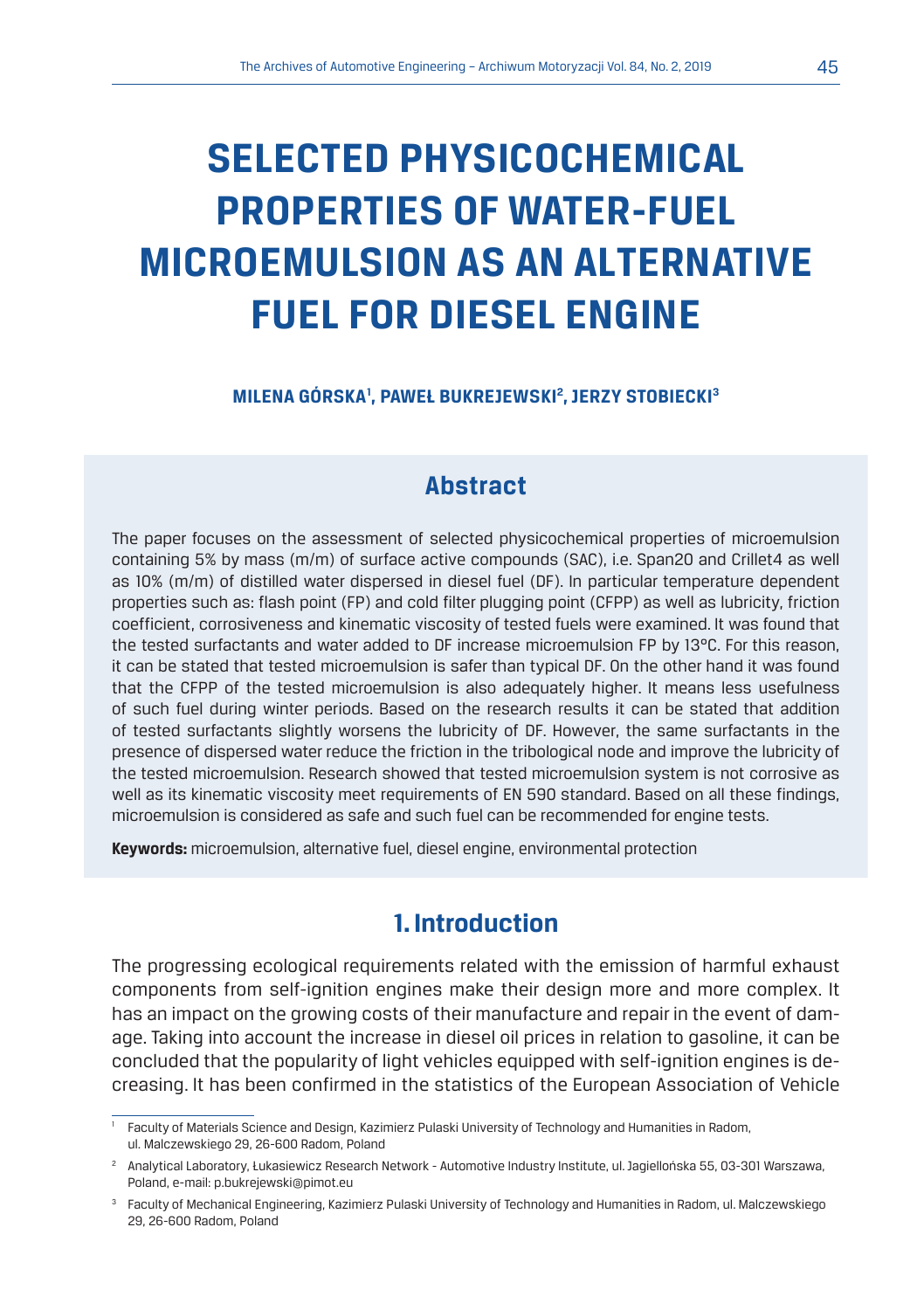Manufacturers (ACEA), according to which vehicles equipped with gasoline engines gain popularity.



In 2018, the share of new vehicles equipped with gasoline engines increased by 7% compared to the same period in 2017. It can also be stated that electric vehicles (EV) are more and more popular. This is particularly evident among the group of Western European EU countries [7]. Despite the trend indicated, it is expected that vehicles powered by self-ignition engines will be produced and improved. This is due to the fact that the development of electric powertrains and batteries does not allow their use, among others for driving heavy duty vehicles and buses. Therefore, there is a motivation to look for new fuels that help protect the environment against hazards resulting from the combustion of traditional fuels in internal combustion engines. Research in this area suggests that so called oxygenated fuels such as alcohols and fatty acid methyl esters can have important influence on reduction of harmful engine gases. Also selected ethers such as ethyl tert-butyl (ETBE) as well diethyl ether (DEE) are considered as favourable component of the diesel fuel combustion system [6, 22]. In case of self-ignition engines, the main environmental problem is emission of soot particles and nitrogen oxides. Based on the analysis of literature data, it can be concluded that the soot particles arise most intensively in those areas of the combustion chamber, where the temperature reaches 1700 °C and there is an excess of fuel in relation to air (high value of equivalence ratio, Figure 2). In such conditions hydrocarbons molecules are pyrolyzed and then the Polycyclic Aromatic Hydrocarbons (PAH) growth forming the first soot nuclei [25]. Some of them are burnt but the remaining part is emitted to the environment through the exhaust pipe.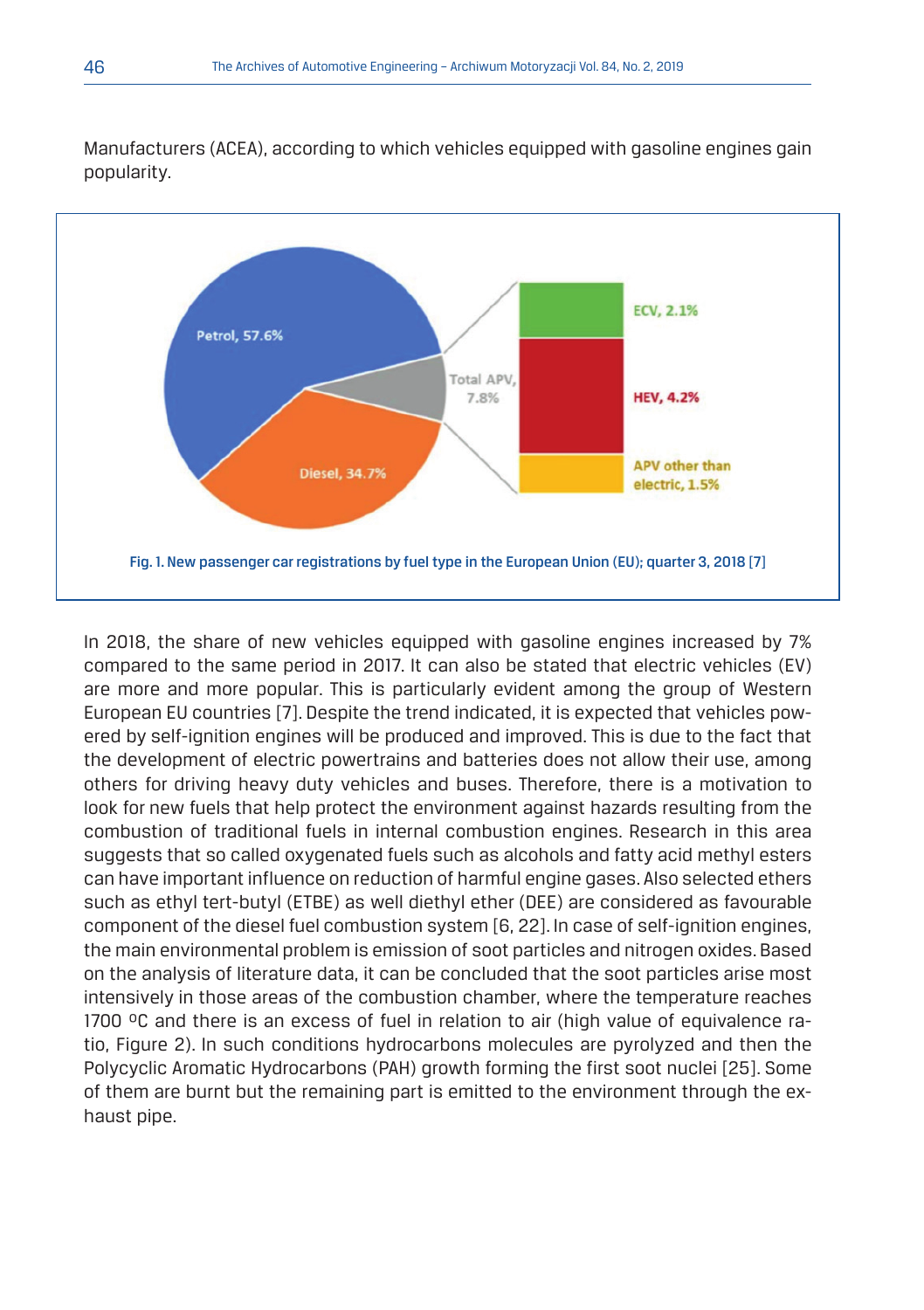

In case of  $NO<sub>x</sub>$  formation, the thermal and prompt mechanism is dominant [17]. It is known that higher  $NO<sub>x</sub>$  emission is closely related with higher temperature in combustion chamber especially in areas rich in oxygen, i.e. forehead of the flame. In these areas the local temperature of the combustion process can reach a value higher than 2000°C. Therefore, reduction of soot and nitrogen oxide emissions can be achieved by reducing the temperature of the combustion process and improving the mixing of fuel with air, so as to obtain a mixture as close as possible to the so-called homogeneous. This combustion strategy is implemented under the Homogeneous Charge Compression Ignition (HCCI) technology. It is difficult to implement and therefore it is not widely used in self-ignition engines. Selected aspects of this issue are presented in literature data [13, 15, 20]. For many years, it has been believed that improving the environmental performance of self-ignition engines can also be achieved by using water as a fuel additive. It is known that water injected into the combustion chamber evaporates and for this reason the temperature in combustion chamber is reduced. Ballestar et al. [2] in their research confirmed that the heat absorbed by the water injected in the emulsion reduces the flame temperature by 65 K. For this reason the rate of NO formation was decreased. Simultaneously solid particles emissions were significantly reduced too. Also, Serrano et al. [21] tested an impact of adding water into the intake manifold with a flowblurring injector. They achieved even 70% reduction of  $NO<sub>x</sub>$ . Ithnin et al. [8] tested water - diesel emulsion and found that  $NO<sub>x</sub>$  and PM emissions were reduced by 41% and 45% respectively as compared to diesel fuel. It should be pointed that disintegration of the water molecule provides oxygen, which can have a beneficial effect on the oxidation of the soot nuclei inside of fuel jet. For this reason particles emission from diesel engines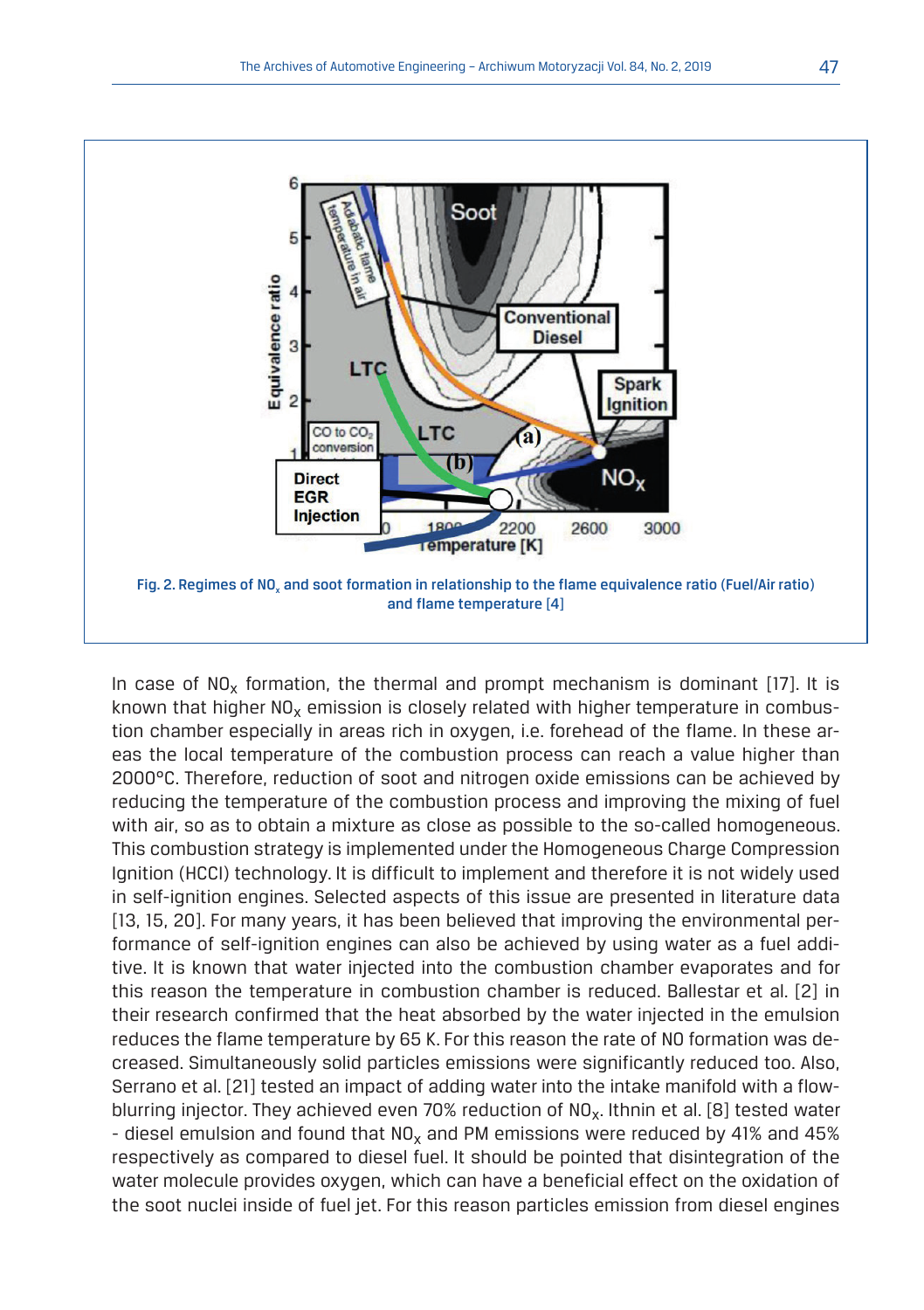fuelled with water-fuel emulsion is reduced too. As stated above, review studies of fuel emulsions confirm that their combustion allow reduce the emission of harmful exhaust components. It is emphasized that droplets of microemulsion fuel undergo micro-explosion phenomenon. A lot of papers suggest that mentioned phenomenon improves the quality of fuel atomization. Some other studies suggest that micro-explosion phenomenon undergoes only in specific conditions. This was confirmed by tests carried out for water-diesel emulsions [12, 19, 24] as well as for water-biodiesel emulsion [10]. Despite these benefits, the technology of using water as part of the combustion system has not been developed due to the fact that until recently, engine exhaust emission standards did not justify the introduction of this technology to engines. Now the situation has changed and vehicle manufacturers are looking for ways to meet restrictive environmental standards for particulate matter and nitrogen oxide emissions. Therefore, it is worth developing research on the use of water as a component of the combustion system. As mentioned, water can be delivered to the combustion chamber in the form of an emulsion formed together with surface active compounds (SAC). Figure 3 shows an example of a water-fuel emulsion which was obtained by mixing water with diesel fuel and tween20 surfactant. The light colored emulsions were stable for several minutes after completing the mixing of all ingredients. Phase separation was visible after an hour. For this reason, water-fuel emulsions are not so popular as a fuel for internal combustion engines. Nevertheless, it is possible to obtain more stable emulsions, but this requires the use of suitable emulsion stabilizing surfactants. The progress in the field of water-oil emulsions has led to the development of commercial products, which took place, among others in France and Italy.



Taking into account the indicated problems related with the stability of water-oil emulsions, more and more attention is focused on microemulsions, which are significantly more stable and favourable for internal combustion engines. A characteristic feature of the microemulsion is that they are transparent and look like a typical diesel fuel. Microemulsion can be achieved by mixing distilled water with diesel fuel and the appropriate surfactants/co-surfactants. The kind of these chemicals and their ratio impact on the physicochemical properties of the water – fuel microemulsion obtained. It should be noted that presence of water in the fuel increases the wear of the fuel supply system components which is due to worse lubrication [14]. Moreover, water promotes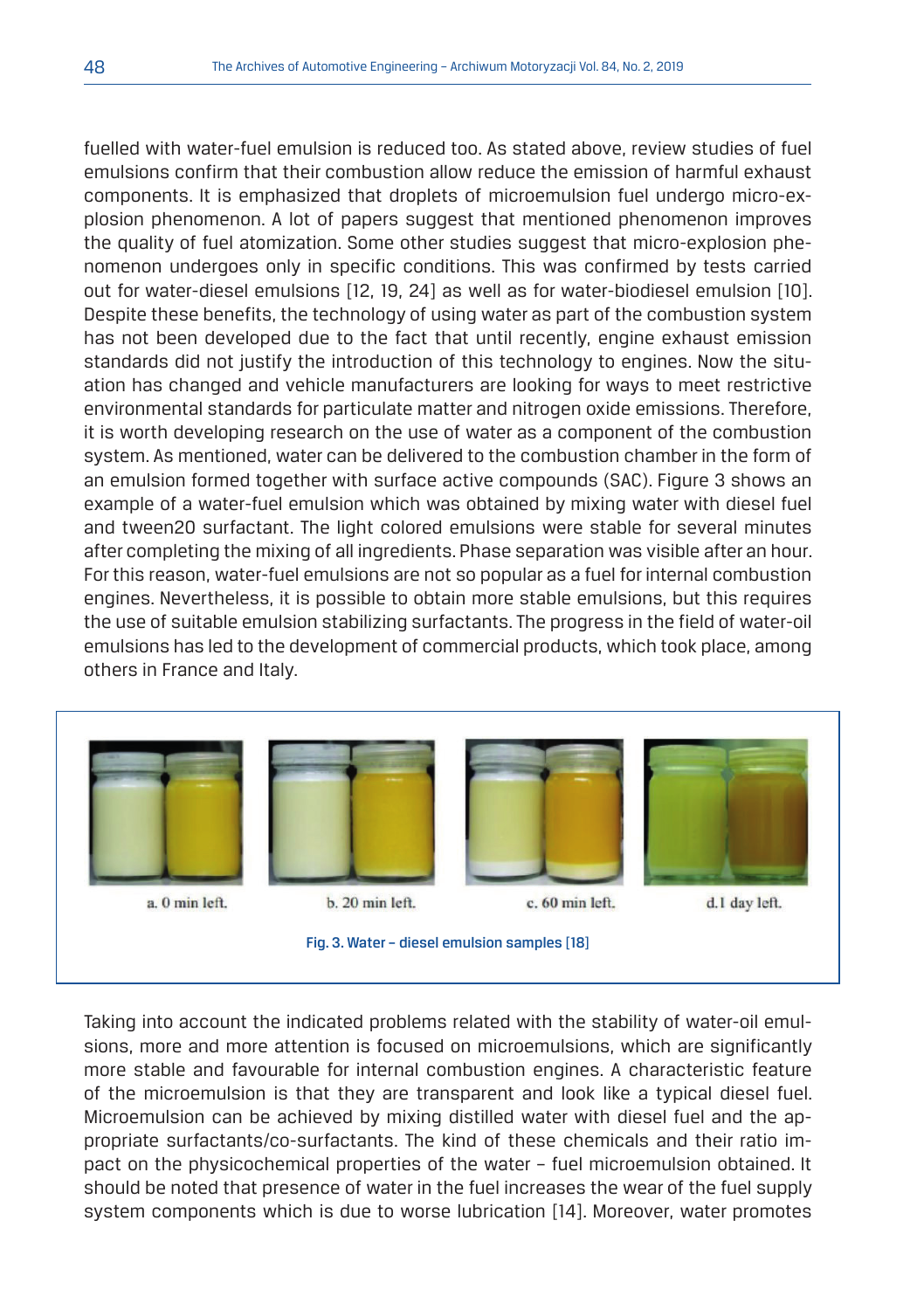corrosion of the fuel injection system. However, water in microemulsion is dispersed in micelles surrounded by a layer of surfactans/co-surfactants. For this reason water content in typical diesel fuel and microemulsion has different impact on the physicochemical properties of these fuels. Based on the literature review it can be stated that knowledge on tribological properties of microemulsions is limited. However, Uchoa et al. [23] evaluated lubricity properties of microemulsion containing glycerin in aqueous solution. The surfactants used in their tests were alkyl-phenyl glycolic polyether and ethylene oxide. They found that increased concentration of glycerin improves lubricity of tested microemulsion. Also, the knowledge on temperature dependent properties and corrosiveness of microemulsions is limited. Acharya et al. [1] tested microemulsion with surfactant Tween80 and co-surfactant n-butanol at ratio 1:1. Results of these research showed that the cloud point decreased with decrease in diesel content and increase in total surface active agent content. Neto et al. [3] investigated emulsion with 15% ethoxylated nonylphenol surfactant. They concluded that cloud point and corrosiveness were not significantly affected by the water and surfactant. Górska et al. [5] reported that microemulsions with Crillet-6/Span-20 containing 4% and 8% of water had acceptable corrosiveness properties after 3 hours of test carried out at temperature of 50°C. However, results of 24 hours tests were significantly worse. Similar results were reported by Kaźmierczyk et al. [9]. They stated that emulsions are characterized by a number of disadvantages i.e. limited stability, unacceptable low temperature properties and strong tendency to cause corrosion of metals. Ochoterena et al. [16] tested emulsion and microemulsion prepared using sorbitan monooleate, penta(ethylene glycol)monoundecyl ether and 10% by weight of water. They confirmed that the viscosity of the water-containing fuels is higher compared with diesel fuel. However the surface tension of the emulsion and diesel fuel was similar. Summarized literature review on the microemulsion features such as presented by Khan et al. [11] it is clear that the most papers are focused on engine emission problems such PM or  $NO<sub>x</sub>$ . On this background it can stated that physicochemical properties of water-diesel fuel microemulsion are not so well defined, especially in the aspect of engine operation.

## **2. Methods and materials**

In this study three fuels were tested: diesel fuel (DF100), diesel fuel mixed with 5% (m/m) of surface active compounds (DF95) and diesel fuel mixed with 5% (m/m) of surface active compounds and 10% (m/m) of distilled water (M10). Fundamental details of tested fuels are listed in Tab. 1. It should be noted that Span20 and Crillet4 used as surface active compounds (SAC) were produced by Croda Company. Physicochemical properties of both these chemicals are well known. Necessary data are available through the Chemical Abstracts Service (CAS). Span20 has a CAS Number of 1338-39-2. A unique numerical identifier assigned by the CAS to Crillet4 is 9005-65-6.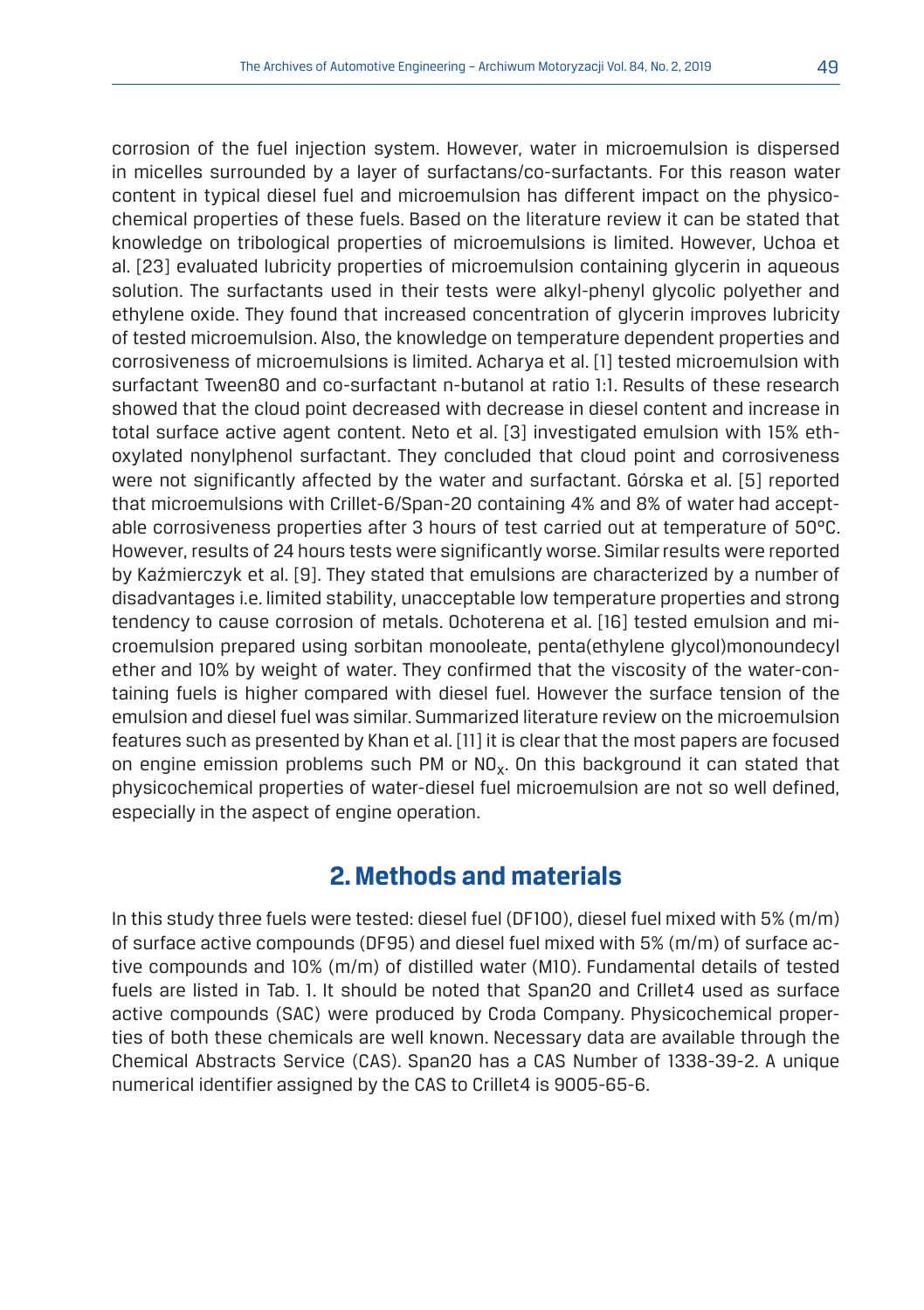| <b>Fuel symbol</b> | Composition, %, m/m |       |        |          |
|--------------------|---------------------|-------|--------|----------|
|                    | Diesel fuel         | Water | Span20 | Crillet4 |
| <b>DF100</b>       | 100                 |       |        |          |
| <b>DF95</b>        | 95                  |       | 3.75   | 1.25     |
| M10                | 85                  | 10    | 3.75   | -25      |

Tab. 1. Composition of tested fuels

Microemulsion M10 was obtained by mechanical mixing of DF with SAC. Then small portions of distilled water were added and still mixed at a temperature of 25°C. Process was completed when mixture became transparent. A view of all tested fuels shows Figure 4. The Figure confirms that tested microemulsion M10 was transparent without tendency to phase separation within a month of storage.



The temperature and tribological properties of tested fuels were examined i.e.: flash point, cold filter plugging point, lubricity, friction coefficient, corrosive effect on copper and kinematic viscosity. Mentioned properties were tested according to methods listed in Table 2.

| 190. 2. 1 UCI LESL IIIELIIUUS |                     |  |  |
|-------------------------------|---------------------|--|--|
| <b>Parameter</b>              | <b>Method</b>       |  |  |
| Flash point                   | EN ISO 2719         |  |  |
| <b>CFPP</b>                   | EN 116:2015         |  |  |
| <b>HFRR</b>                   | EN ISO 12156-1:2006 |  |  |
| Friction coefficient          | 4-ball tester T-02  |  |  |
| Copper corrosion              | ASTM D130           |  |  |
| Kinematic viscosity           | EN 3104             |  |  |
|                               |                     |  |  |

#### Tab. 2. Fuel test methods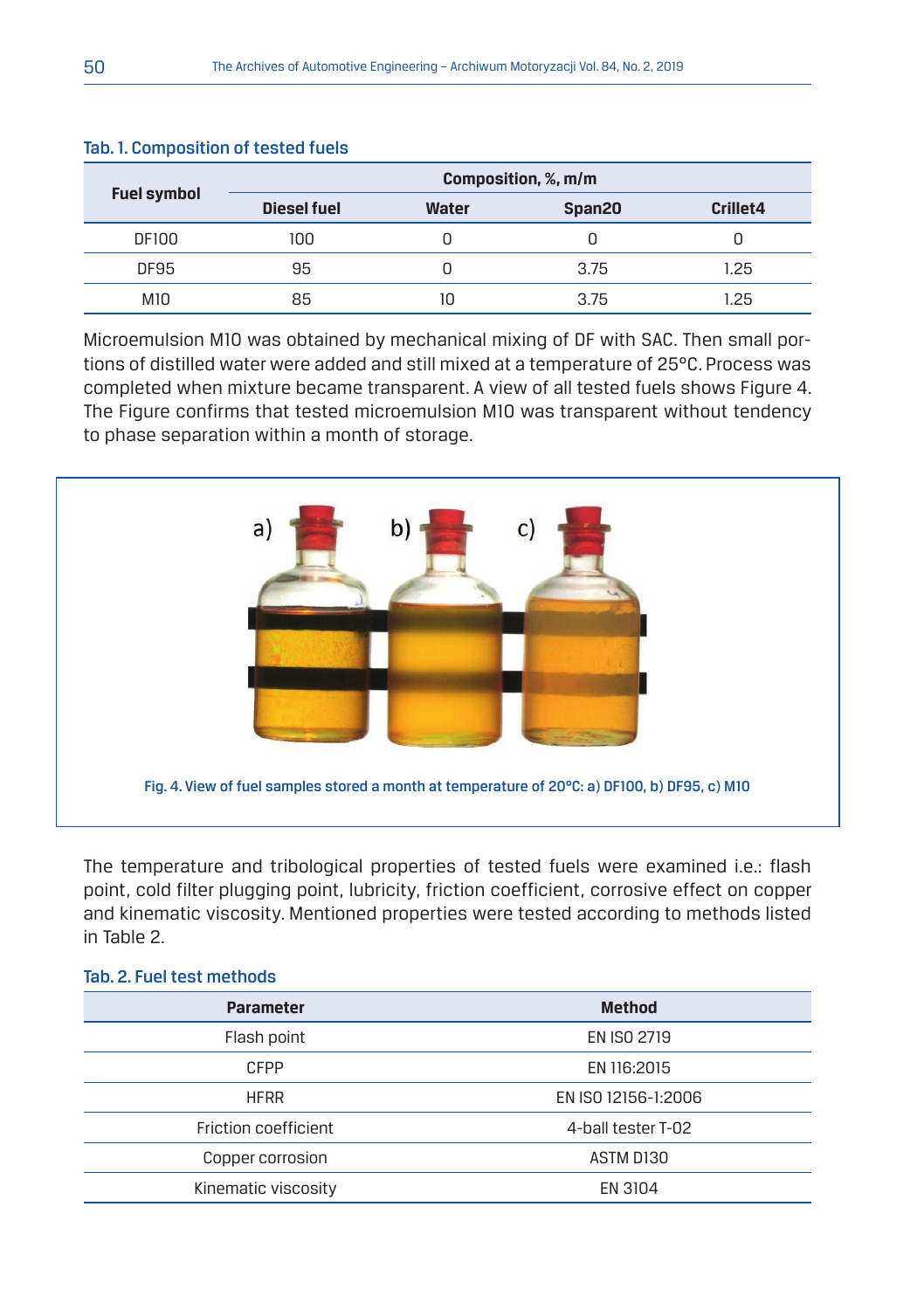## **3. Results**

According to EN 590 standard, the flash point of DF should be higher than 55°C. Based on Figure 5, it can be stated that all tested fuels meet the above mentioned requirement. In case of DF100, a flash point of 63°C was reached. Addition of surfactants to DF increased this temperature by 2°C. On the other hand, the dispersion of water in the tested fuel had significant influence on the further increase of the flash point up to 77°C, i.e. by 22°C more compared with the minimum requirements specified in the EN 590 standard. The surface active compounds used in this research are characterized by high viscosity and density as well as low volatility. Therefore, their addition to DF reduces the intensity of the formation of fuel vapors that may ignite. For this reason tested microemulsion is significantly safer compared with regular diesel fuel.



In case of diesel engines a low temperature properties of the fuel are crucial. For this reason summer and winter diesel fuel must meet different low temperature requirements. These requirements are set by the value of the lowest temperature of fuel pumping i.e. Cold Filter Plugging Point (CFPP). Figure 6 shows the influence of the tested fuels on variation of CFPP. As can be seen addition of SAC as well as addition of water increases the value of CFPP. For this reason it can be stated that tested microemulsion has limited suitability for the winter period.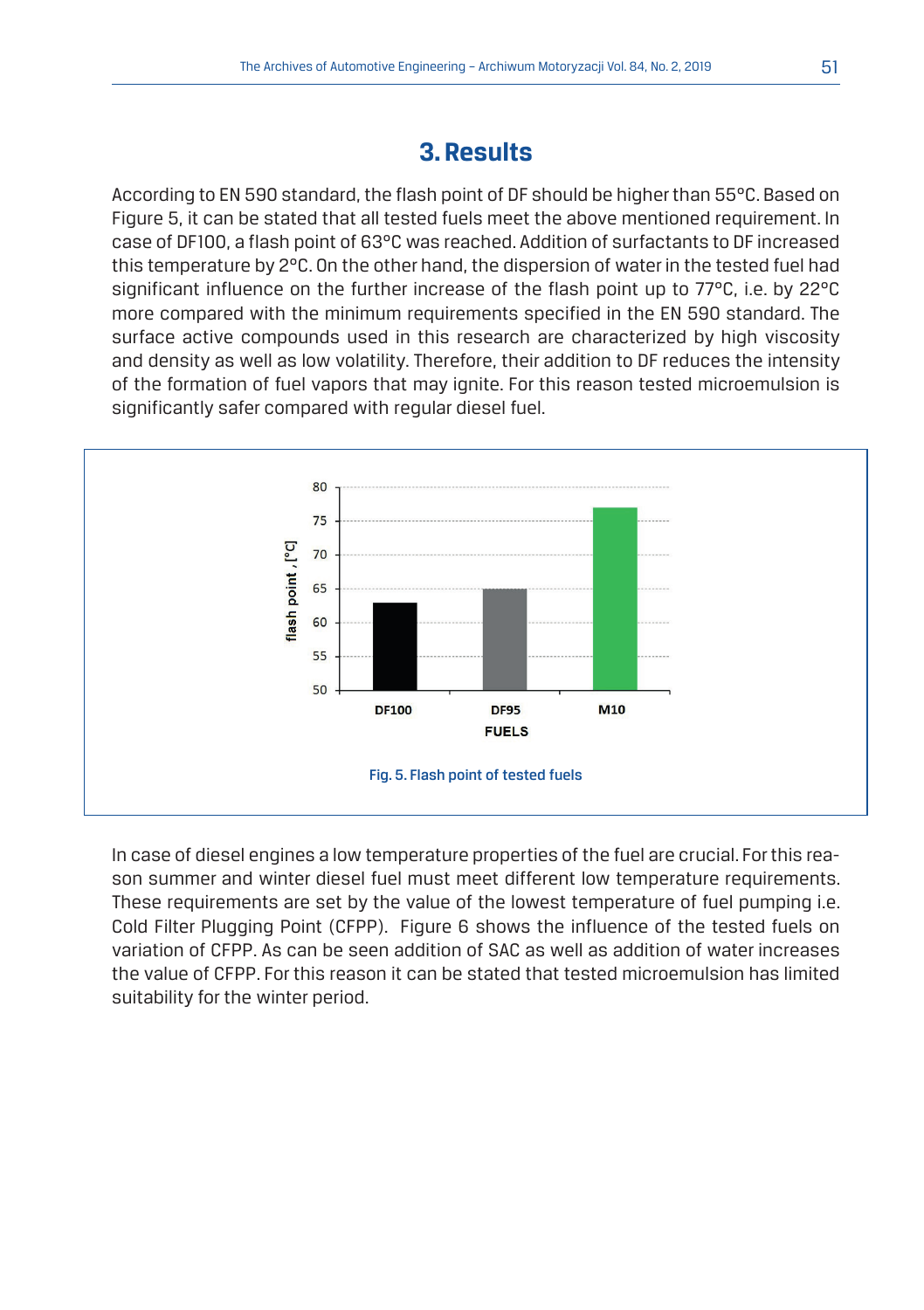

The fuel systems rely on the lubricating properties of diesel fuel to prevent excessive wear and seizures. For this reason necessary lubricity tests of the diesel fuel are performed. The most important research mentioned in the EN 590 standard uses bench test known as the High Frequency Reciprocating Rig (HFRR). The test can be carried out at temperature of 60°C or 25°C . The measured value is the diameter of the flattening of the steel ball dipped in tested fuel and rubbed a steel plate in period of 75 minutes. For the test carried out at temperature of 25°C the upper limit value is 380 μm.



Figure 7 clearly shows that all tested fuels have excellent lubricity significantly below the limit of 380 μm. It means that tested microemulsion is safe for the fuel injection equipment of the diesel engines. However, it can be stated that DF95 has worse lubricity compared with regular diesel fuel. It is known that lubricity additives are polar. These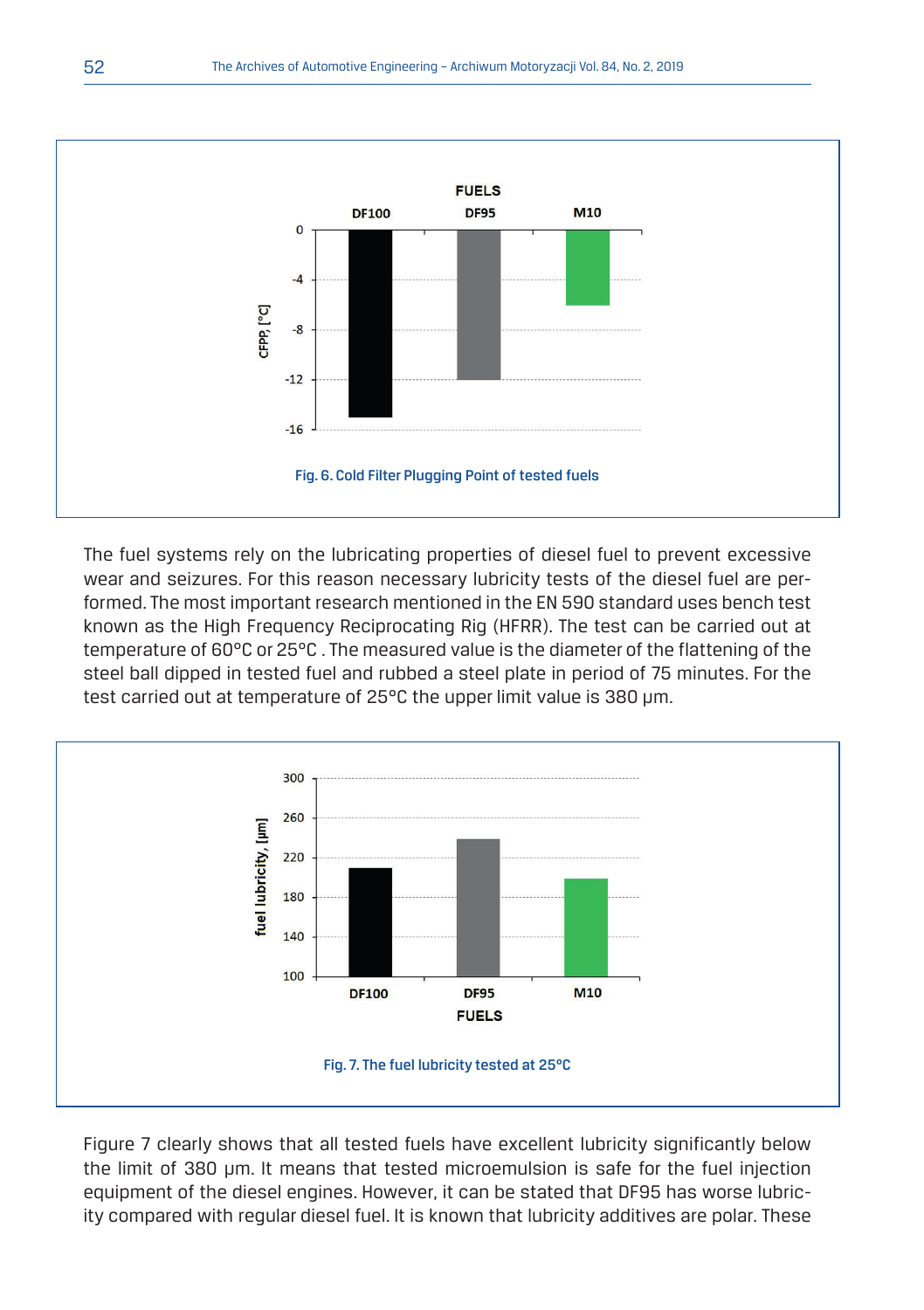improvers adsorb to metal surfaces and soluble hydrocarbon tails that provide a boundary layer. This boundary layer protects metal surfaces from wear and scuffing. SAC are also polar and inhibit lubricity improvers. For this reason HFRR result performed for DF95 fuel was the least favourable. In case of M10 fuel sample the HFRR result is comparable with DF. It can suggest that SAC were utilized for creation of water micelles without of any impact on concentration of additives improving fuel lubricity. Usually better fuel lubricity corresponds with the lower value of the friction coefficient. It was also confirmed in the research carried out on the 4-ball apparatus. The tests were carried out at temperature of 30°C under the load of 2 kN. In such conditions a coefficient of friction was continuously recorded. Results of these researches are showed in Figure 8. Basing on this Figure it can be stated that results very well corresponds with HFRR test. The highest value of the friction coefficient has been acquired for DF95 sample and the lowest for tested microemulsion. These results were expected due the higher friction coefficient usually means higher wear of tribological node. On this ground it can be stated that M10 reached the best lubricity result and for this reason such microemulsion seems to be safe for the injection equipment of the diesel engine.



Another important research issue related to the durability and reliability of the diesel engine is copper corrosion testing. The test is sensitive for different chemicals harmful for the engine fuel injection system. Usually it allows to detect too low concentration of corrosion inhibitors in the fuel. The copper strip corrosion test is performed according to procedure described in ASTM D130 standard. Results are classified in four classes i.e. 1–4. According to EN 590 requirements a class 1a or 1b is allowed for the EU market. In practice it means that surface of copper strip before and after test is the same or almost the same. As can be seen from Figure 9, none of the fuels tested caused corrosion. The copper strip surface dipped in M10 sample is classified in class 1b of ASTM D130 standard.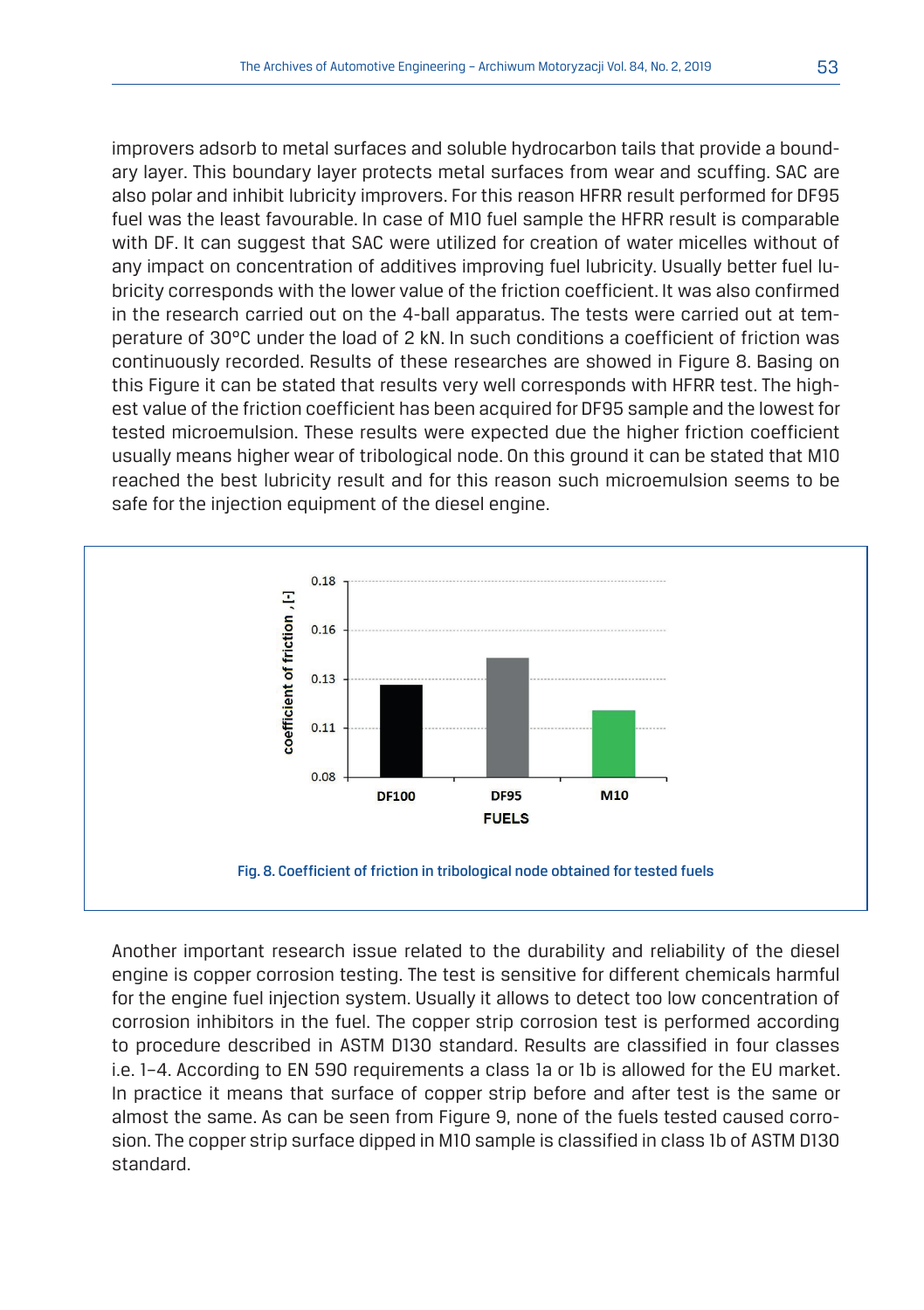

The diesel fuel must meet necessary viscosity requirements, i.e. correct value must be within range of (2.0-4.5) mm<sup>2</sup>/s. As can be seen in Figure 10, Span20 and Crillet4 increases kinematic viscosity of DF95 at around 15% compared with DF100. Addition of water in microemulsion M10 increased viscosity even by 64%. Nevertheless, it can be stated that the fuels meet viscosity requirements set up in EN 590 standard.



# **4. Recapitulation and conclusions**

Literature reports indicate that emulsions as well as water-fuel microemulsions can be effective in the area of simultaneous reduction of soot particle and nitrogen oxide emissions from self-ignition engines. However, the dispersion of water in diesel oil requires the use of appropriate surface-active compounds, the nature of which is one of the factors affecting the physicochemical properties of the obtained microemulsions. In this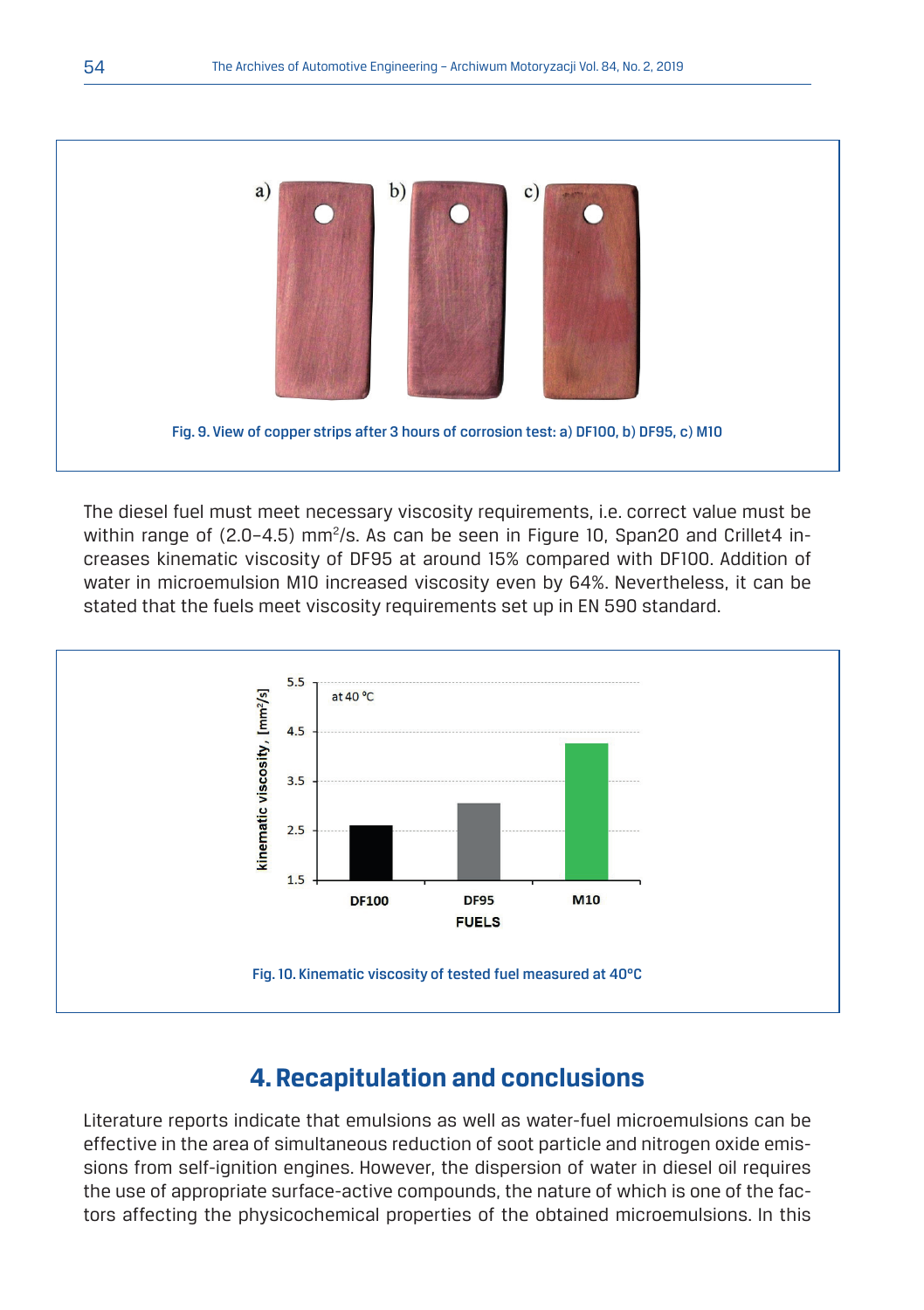work, two chemical compounds: Span20 and Crillet4 have been tested. Based on results, it can be concluded that the presence of water in the microemulsion increases FP. This is a beneficial feature, that can be particularly useful in military vehicles. It was noticed that the applied SAC after adding to DF slightly, i.e. by about 3°C, increase the temperature of CFPP. However, the dispersion of water in this mixture causes the value of this temperature to increase by another 6°C. This means less usefulness of the tested microemulsion during winter periods. As regards the lubricity assessment of the tested fuels, it was found that the addition of surfactants worsened the lubricity of DF by about 13%. This was accompanied by a corresponding increase in the coefficient of friction determined in the tribological node of the four-ball apparatus. However, in the case of tested microemulsion, a slight improvement in lubricity compared to DF was obtained. It should be noted that the lubricity of all tested fuels was significantly below the limit of 380 μm. It means that moving parts of the fuel injection system will not be exposed to excessive wear.

## **5. Nomenclature**

- CFPP cold filter plugging point
- CO carbon monoxide
- DEE diethyl ether
- DF diesel fuel
- EN European Norm International
- EV electric vehicles
- FP flash point
- HCCI homogeneous charge compression ignition
- HFRR high frequency reciprocating rig
- NOx nitrogen oxides
- PM particulate matter
- SAC surface active compounds

### **6. References**

- [1] Acharya B., Sarathi Guru P., Dash S.: Tween-80–n-Butanol–Diesel–Water microemulsion system a class of alternative diesel fuel. Journal of Dispersion Sciences and Technology. 2014, 35, 1492-1501, DOI: 10.1080/01932691.2013.858348.
- [2] Ballester J.M., Fueyo N., Dopazo C.: Combustion characteristics of heavy oil-water emulsions. Fuel. 1996, 75, 695-705. DOI: 10.1016/0016-2361(95)00309-6.
- [3] Dants Neto A.A., Fernandes M.R., Barroso Neto E.L., Castro Dantas T.N., Moura M.C.P.A.: Alternative fuels composed by blends of nonionic surfactant with diesel and water: engine performance and emissions. Brazilian Journal of Chemical Engineering. 2011, 28, 521-531. DOI: 10.1590/S0104-66322011000300017.
- [4] Dec J.E.: Advanced compression-ignition engines understanding the in-cylinder process. Proceedings of the Combustion Institute. 2009, 32, 2727-2742. DOI: 10.1016/j.proci.2008.08.008
- [5] Górska M., Chmielewski Z., Stobiecki J.: The corrosion properties of selected fuel microemulsions for diesel engines. Autobusy. 2018, 12, 407-410. DOI: 10.24136/atest.2018.423.